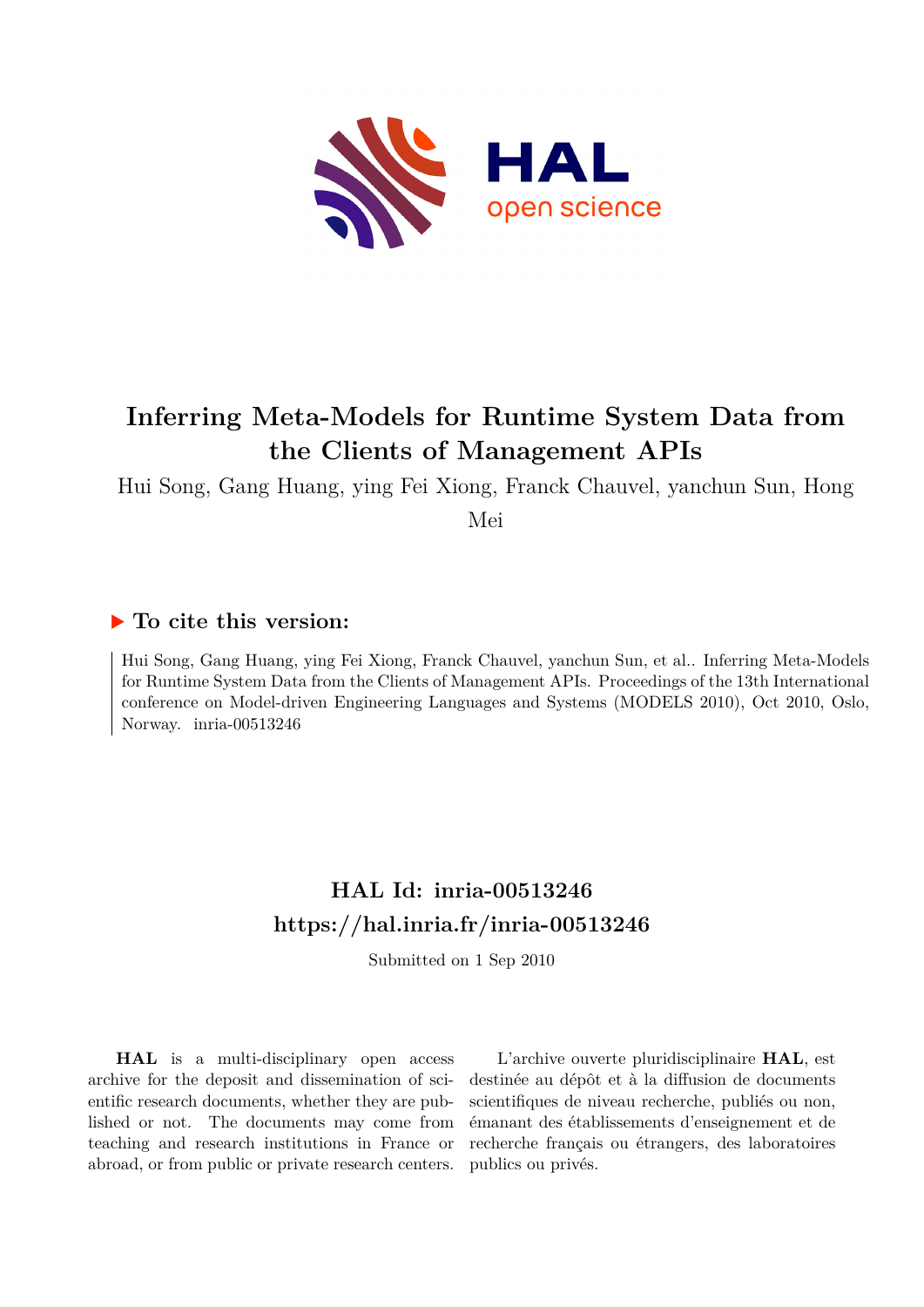# Inferring Meta-Models for Runtime System Data from the Clients of Management APIs

Hui Song<sup>1</sup>, Gang Huang<sup>1\*</sup>, Yingfei Xiong<sup>2</sup>, Franck Chauvel<sup>1</sup>, Yanchun Sun<sup>1</sup>, and Hong Mei<sup>1</sup>

<sup>1</sup> Key Lab of High Confidence Software Technologies (Ministry of Education) School of Electronic Engineering & Computer Science, Peking University, China {songhui06,huanggang,franck.chauvel,sunyc,meih}@sei.pku.edu.cn <sup>2</sup> Generative Software Development Lab, University of Waterloo, Canada yingfei@gsd.uwaterloo.ca

Abstract. A new trend in runtime system monitoring is to utilize MOFbased techniques in analyzing the runtime system data. Approaches and tools have been proposed to automatically reflect the system data as MOF compliant models, but they all require users to manually build the meta-models that define the types and relations of the system data. To do this, users have to understand the different management APIs provided by different systems, and find out what kinds of data can be obtained from them. In this paper, we present an automated approach to inferring such meta-models by analyzing client code that accesses management APIs. A set of experiments show that the approach is useful for realizing runtime models and applicable to a wide range of systems, and the inferred meta-models are close to the reference ones.

# 1 Introduction

Monitoring is becoming more and more important for running software systems. The core of monitoring is to retrieve and process the *runtime system data* (such as its memory occupation, instantiated components, user load, etc.), which describe the state, structure and environment of the system. Currently, for most systems, runtime monitoring is still a code-level task. Developers have to write code upon the system's management API, like the JMX API of JEE systems [1].

Runtime model is a promising approach to raising the abstraction level of runtime monitoring [2]. By representing the intangible runtime system data as explicit and well-formed models, system monitoring could be performed in a model-based way, with full semantic basis, utilizing the plenty of model-based techniques such as OCL, QVT, GMF, etc. Runtime model is an extension of the traditional model-driven methodology at runtime.

Since different systems provide totally different runtime data, the first task for supporting runtime model on a system is to construct a proper meta-model, which defines the types of the system data that can be retrieved from the system's

<sup>?</sup> corresponding author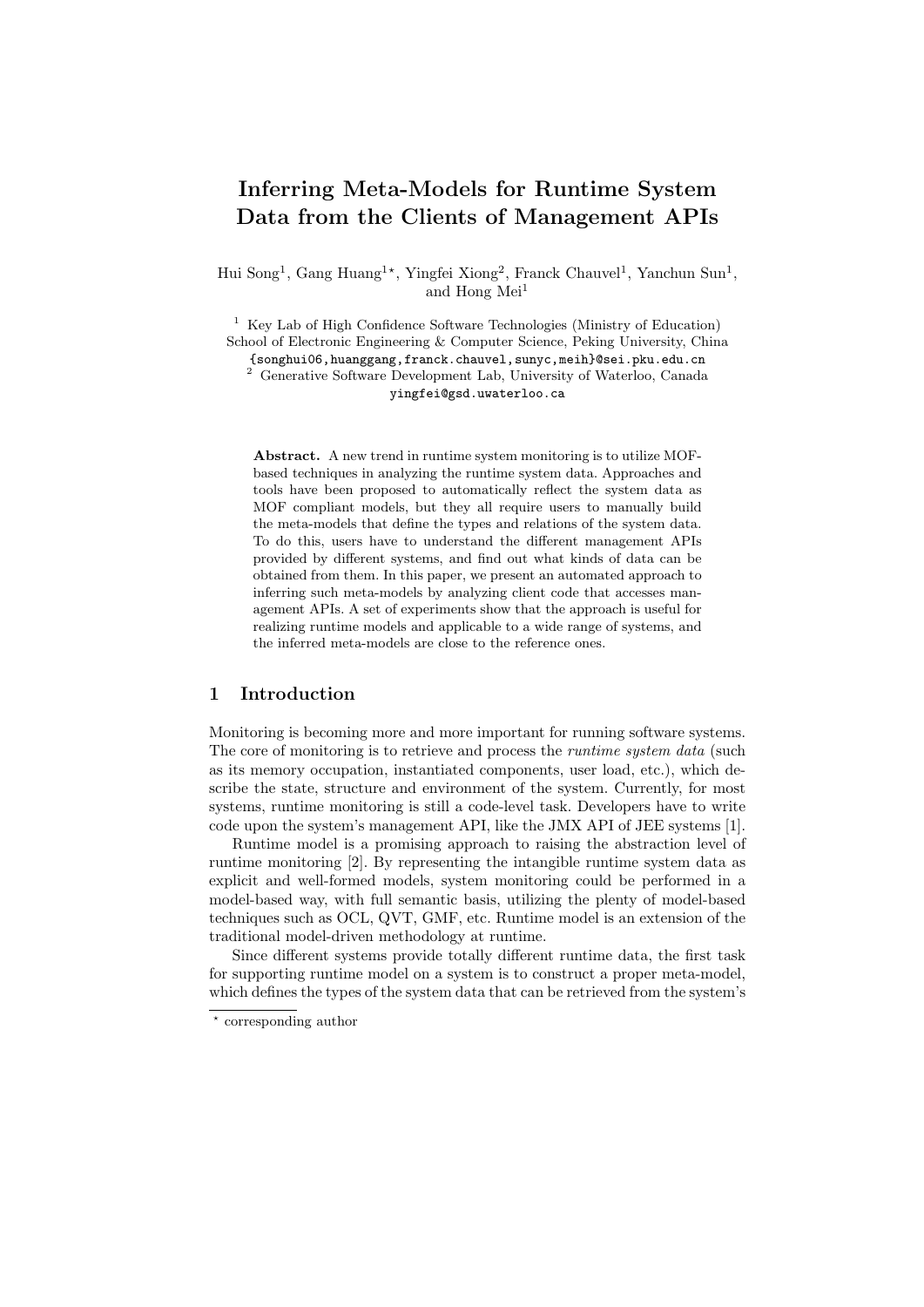management API, as well as the association between these data types. To our knowledge, the current generic runtime model supporting tools [3–6] all require users to define such meta-models by hand.

However, it is not easy to define such a meta-model. First, many management APIs conform to standard interfaces, like JMX, OSGi, DOM. Such APIs do not provide specific classes for different types of system data, and thus we cannot get the data types from the static type systems of the APIs. Second, many systems do not provide clear documents about what kinds of data they provide, and even if there are such documents, it is still tedious to convert the informal specifications into meta-models. On the other hand, developers may understand the system data from existing API clients (programs using the APIs). Although the clients do not usually contain the direct definition of data types, but they carry the experts' understanding about what data can be obtained and how to use them. The problem is that the client code is often too complicated for human users, especially when it is full of branches and inter-method logics.

In this paper, we present an automated approach to inferring the meta-model of runtime system data under management APIs, by means of static analysis of the API client code. The process is automated, without requiring users to annotate the source code. Our contributions can be summarized as follows.

- We clarify the relation between the API client code and the data types manipulated by it, and provide a novel static code analysis approach to extract such data types automatically.
- We construct an automated tool for meta-modeling a system's runtime data. The output meta-model guides developers in using the API, and is also an input of our previous tool-set to realize the runtime model.
- A set of experiments reveal the usability, wide scope, and effectiveness of our approach, and also reveal that static analysis on API sample clients is sufficient to meta-model the data under management APIs

Our tool and experiments are stored at http://code.google.com/p/smatrt. The rest of the paper is organized as follows. Section 2 gives an overview of the approach. Section 3 to Section 5 explain the approach in three steps. Section 6 introduces our implementation briefly and evaluates the approach based on a set of experiments. Finally, Section 7 introduces related research approaches and Section 8 concludes the paper.

# 2 Approach Overview

# 2.1 Motivating example

We take SUN's reference JEE server, Glassfish [7], as an example. Figure 1 shows how to monitor the memory status through its JMX interface. From the two parameters url and account, the printMem method first constructs a JMX connector, and then obtains a management entry mbsc. After that, it queries out an ObjectName of the MBean (Management Bean, the basic management unit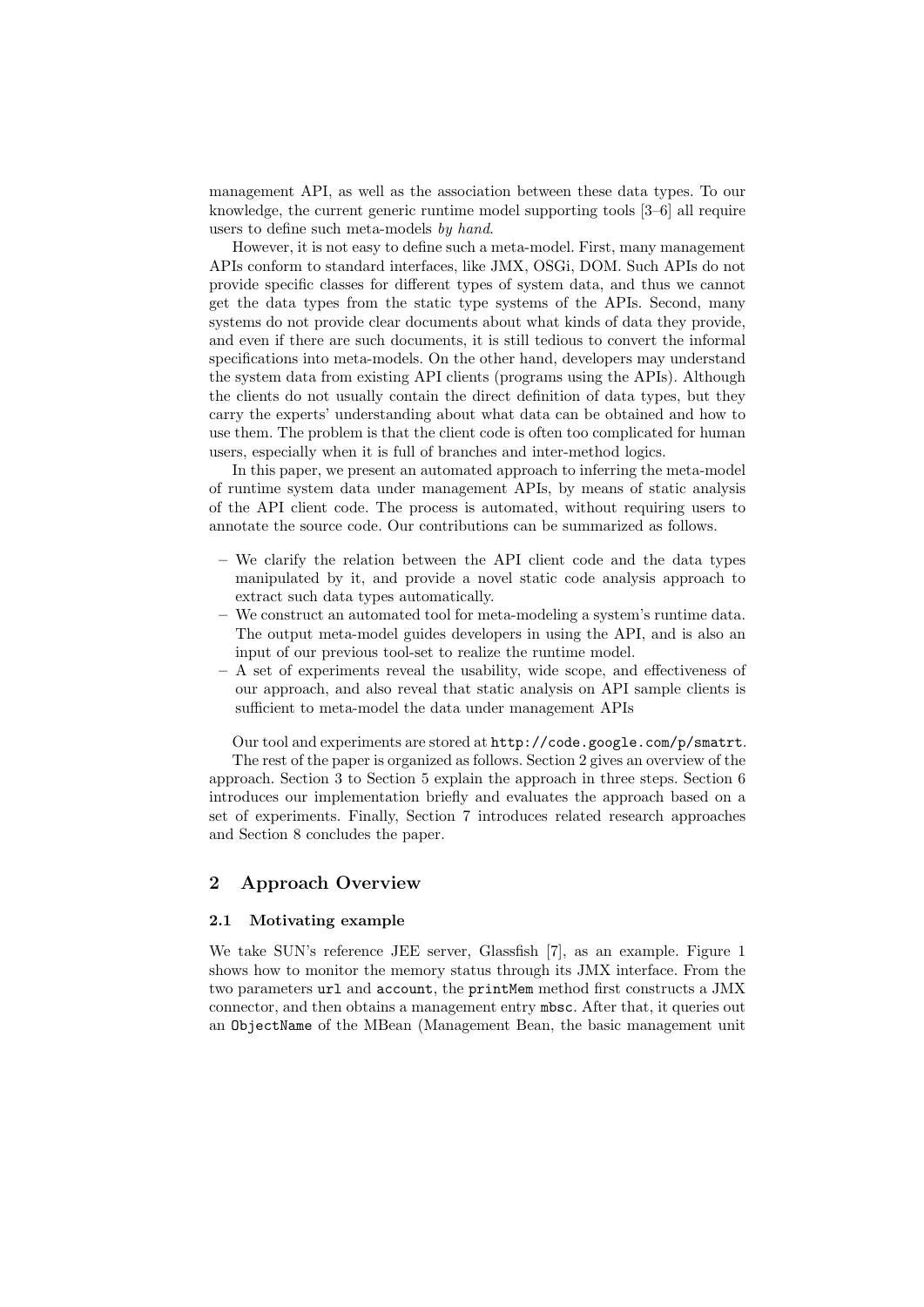| 1              | public class JMXClient {                                                |  |  |  |  |  |  |  |  |  |
|----------------|-------------------------------------------------------------------------|--|--|--|--|--|--|--|--|--|
| $\overline{2}$ | public void printMem(JMXServiceURL url, Map account) throws Exception { |  |  |  |  |  |  |  |  |  |
| 3              | JMXConnector connector = JMXConnectorFactory.connect(url, account);     |  |  |  |  |  |  |  |  |  |
| 4              | MBeanServerConnection mbsc = connector.getMBeanServerConnection();      |  |  |  |  |  |  |  |  |  |
| 5              | ObjectName memory = ObjectName.getInstance("*type=Memory");             |  |  |  |  |  |  |  |  |  |
| 6              | memory = mbsc.queryNames(memory, null).iterator().next();               |  |  |  |  |  |  |  |  |  |
| 7              | CompositeDataSupport heapUsage=(CompositeDataSupport)                   |  |  |  |  |  |  |  |  |  |
| 8              | mbsc.getAttribute(memory, "HeapMemoryUsage");                           |  |  |  |  |  |  |  |  |  |
| 9              | Boolean verbose=(Boolean)mbsc.getAttribute(memory, "Verbose");          |  |  |  |  |  |  |  |  |  |
| 10             | String attr="";                                                         |  |  |  |  |  |  |  |  |  |
| 11             | if(verbose.booleanValue()) attr="max";                                  |  |  |  |  |  |  |  |  |  |
| 12             | else attr="used";                                                       |  |  |  |  |  |  |  |  |  |
| 13             | System.out.println(String.format("%d, after %d GCs",                    |  |  |  |  |  |  |  |  |  |
| 14             | heapUsage.get(attr), countGC(mbsc)));                                   |  |  |  |  |  |  |  |  |  |
| 15             | Υ                                                                       |  |  |  |  |  |  |  |  |  |
| 16             | public long countGC(MBeanServerConnection mbsc) throws Exception{       |  |  |  |  |  |  |  |  |  |
| 17             | Set <objectname> gcs=mbsc.queryNames(</objectname>                      |  |  |  |  |  |  |  |  |  |
| 18             | ObjectName.getInstance("java.lang:type=GarbageCollector,*"), null);     |  |  |  |  |  |  |  |  |  |
| 19             | long total=0;                                                           |  |  |  |  |  |  |  |  |  |
| 20             | for(ObjectName gc: gcs)                                                 |  |  |  |  |  |  |  |  |  |
| 21             | total+=((Long)mbsc.getAttribute(gc, "CollectionCount")).longValue();    |  |  |  |  |  |  |  |  |  |
| 22             | return total;                                                           |  |  |  |  |  |  |  |  |  |
| 23             | ł                                                                       |  |  |  |  |  |  |  |  |  |
| 24             |                                                                         |  |  |  |  |  |  |  |  |  |
|                |                                                                         |  |  |  |  |  |  |  |  |  |

+used : long

Fig. 1. Sample JMX client to monitor the memory status of Glassfish Server



Fig. 2. The runtime model for the memory status of Glassfish

of JMX) for memory (Lines 6-8). Using this MBean, it obtains the heap usage information (7-8), and checks if the memory is verbose (9). If verbose, it prints the maximal heap size  $(11,14)$ , otherwise, the used heap size  $(12, 14)$ . Finally, it invokes the other method countGC (14), to get the MBean for garbage collection (17-18), and sums up the total number of collections.

Figure  $2(a)$  shows a runtime model that intuitively represents the memory status. Figure 2(b) is the meta-model needed for such a runtime model. This meta-model contains two aspects of information: 1) What kinds of system data can be obtained through the JMX API. 2) The association between the data types.

The target of this paper is to automatically construct such a meta-model. We cannot simply transform the API static type system into a meta-model. In that way, we will just get a meta-model like Figure  $2(c)$ , because JMX provides a general ObjectName for all kinds of data. Therefore, we need the knowledge about how people use the general class. The API client carries this information.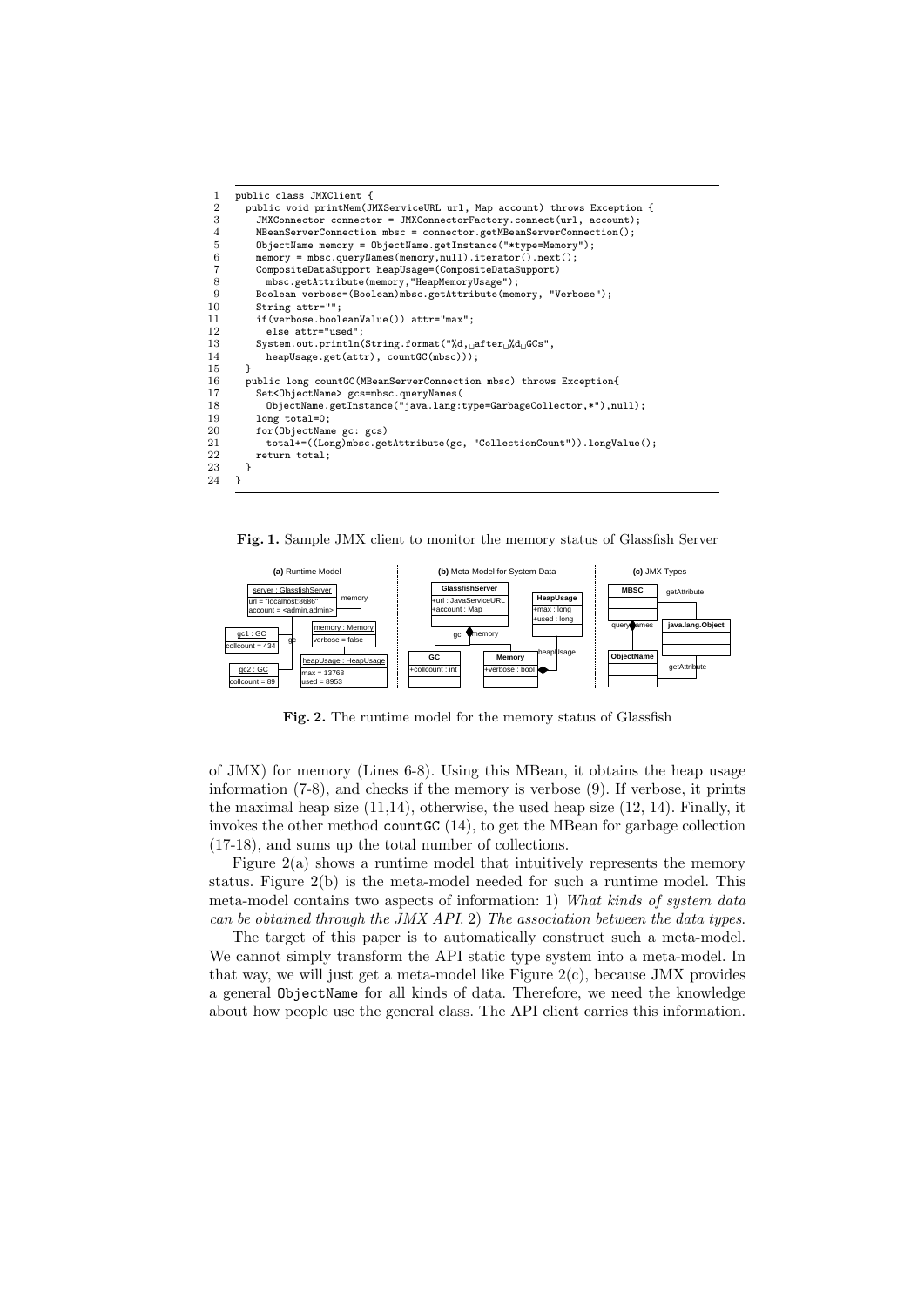

Fig. 3. Approach overview

### 2.2 Inferring meta-models from the API clients

We can infer meta-models of the system data from API clients because the clients were written by developers according to their understanding about the data types and associations. In other words, when the developer wrote this client, she had a meta-model like Figure 2(b) in her mind.

- 1. A class or a primitive data type defines a kind of system data, which can be obtained by accessing the API. For example, from the Memory class, developers knew there is an MBean for memory status (Lines 3-6).
- 2. A property of a class type means accessing the API with the help of this type of data could obtain another type of data. For example, from the heapUsage association and the verbose attribute of Memory, developers knew that from a memory MBean, they can get the heap usage information and the verbose flag, and thus wrote the code like Lines 7-9.
- 3. Different classes and properties indicate different ways to access the API. Here different ways not only mean invoking different methods, but also mean invoking the same method with different parameters.

Reasoning reversely from the above scenarios, to recover the meta-model from client code, we need to find out 1) all the different ways existing in the client for accessing the API, and 2) what other system data are used in each way of API access. The former indicates potential classes or primitive data types in the meta-model, while the latter indicates the properties connecting them.

To answer these two questions, we abstract the API access appeared in the client code as a transition from a set of input data to a single output data. For example, heapUsage.get(attr) in Line 14 is a transition from heapUsage and attr to an intermediate value. For each transition, we analyze how the client feeds it. Here "feeding a transition" means providing it the required input data. We can get two different slices in the client code to feed the above transition: One is to use the system data heapUsage obtained from Line 7 and a constant value "max" assigned in Line 11, and the other is to use the same heapUsage but a different constant value "used" from Line 12. So there may be two types of system data, and they are properties of HeapUsage.

We generate the meta-model by investigating all the API accesses, and analyzing how they are fed. The approach has three steps, as shown in Figure 3. We first abstract the source code as a *data transition diagram* (DTG). From the extracted DTG, we analyze all the different slices to feed each transition of API access, and generate classes and properties accordingly. Finally, we simplify the raw meta-model to remove the redundant classes.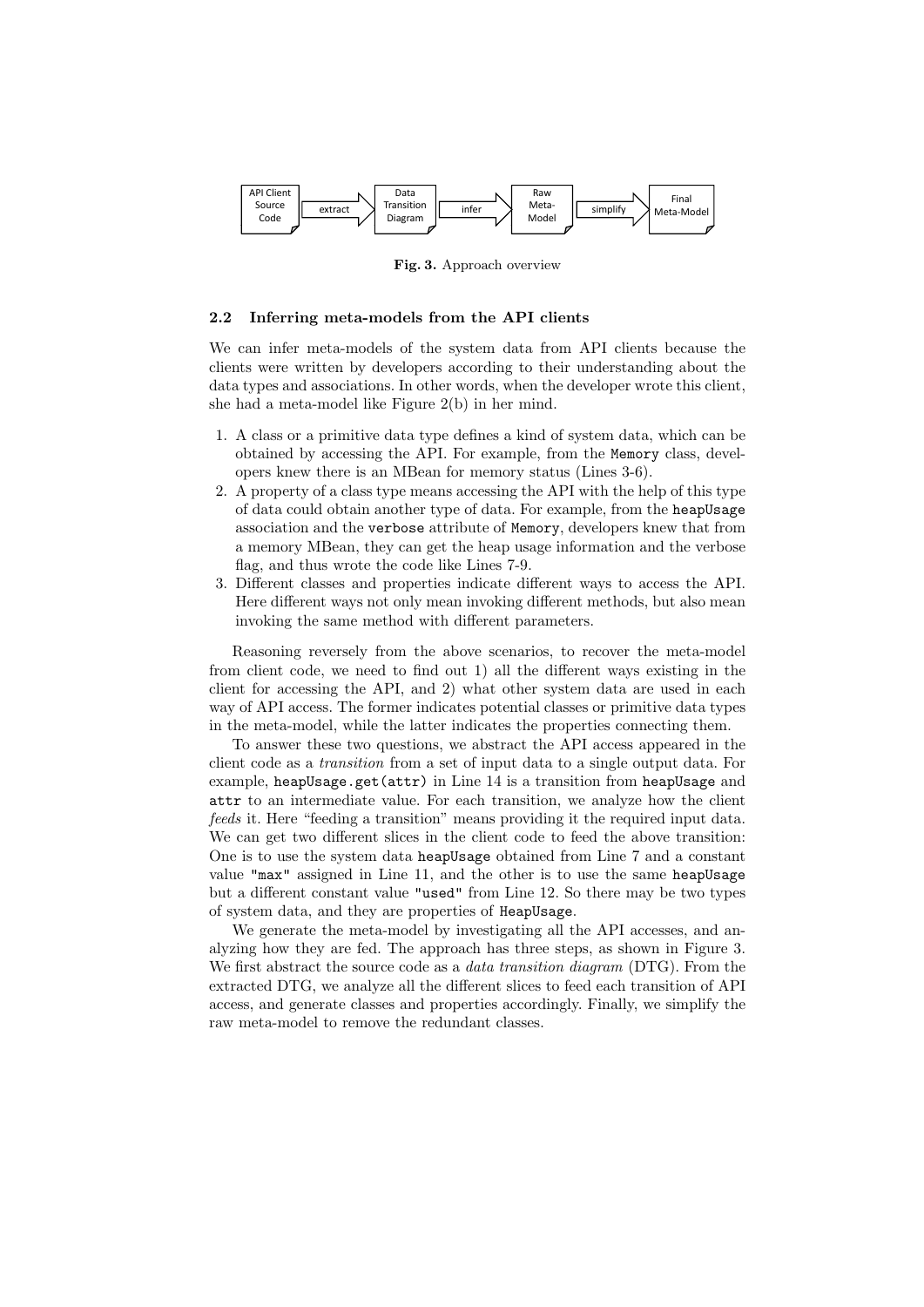

Fig. 4. Sample DTGs

# 3 Extracting data transition graphs

We model the source code as a data transition graph (DTG). The meaning of DTG is similar to the data-based program dependence graph [8], but with explicit record of variables and API accesses. Specifically, a DTG  $D = (P, T)$ is constituted of *places* and *transitions*<sup>3</sup>. Places indicate where the data may appear. A place corresponds to an appearance of a variable or an implicit intermediate result inside an expression. A Transitions  $T : \varphi(P) \to P$ , is a function from a set of input data to one output data. A transition corresponds to an assignment, an invocation, or a field access, etc. We name the transitions corresponding to API accesses as **API involved transitions**, notated as  $A$ .

Figure 4(L9) shows a sample DTG extracted from Line 9 of Figure 1, and we notate the only transition in this DTG as follows.

$$
\tau = \{p(mbsc), p(memory), p('Verbose')\} \stackrel{get Attribute}{\longrightarrow} p(verbose)
$$

We give each place or transition a signature to link it with the original source code. For the above  $\tau$ , we use the following notations to retrieve the information it carries. 1) get input places:  $\tau.i = \{p(mbsc), p(memory), p('Verbose')\}, 2)$  get the output place:  $\tau.o = p(verbose)$ . We also popularize these notations onto DTGs, i.e.,  $D.i = \bigcup_{\tau \in D.T} \tau.i.$ 

We construct DTGs in three steps. We first ignore the control structures such as sequences, branches or loops, and construct a DTG for each of the individual expressions or assignments. Then we merge the disjointed DTGs within the bounds of method declarations, considering the control structures. Finally, we merge the DTGs constructed from different method declarations.

We define a function  $\chi: Expr \to \mathcal{T}$  to construct DTGs from expressions and assignments, based on Sahavechaphan.[9]'s summary on Java expressions.

- Variable access.  $\chi(var) = \phi \stackrel{var}{\longrightarrow} p(var)$
- $-$  Assignment.  $\chi(e_l = e_r) = \{\chi(e_r).o\} \stackrel{'='}{\longrightarrow} \chi(e_l).o$
- $-$  Static invocation.  $\chi (cls.fun(e_1,...,e_n)) = {\chi(e_1).o,..., \chi(e_n).o} \stackrel{cls.fun}{\longrightarrow} p()$
- Field access.  $\chi(e.fld) = {\chi(e).o} \stackrel{fld}{\longrightarrow} p()$
- $\textbf{Instance invocation.}~ \chi(e.fun(e_1,...,e_n)) = \{ \chi(e).o, \chi(e_1).o,..., \chi(e_n).o\} \overset{fun} \longrightarrow$  $p()$

we borrowed the names and notations from petri-net, but the semantics are not the same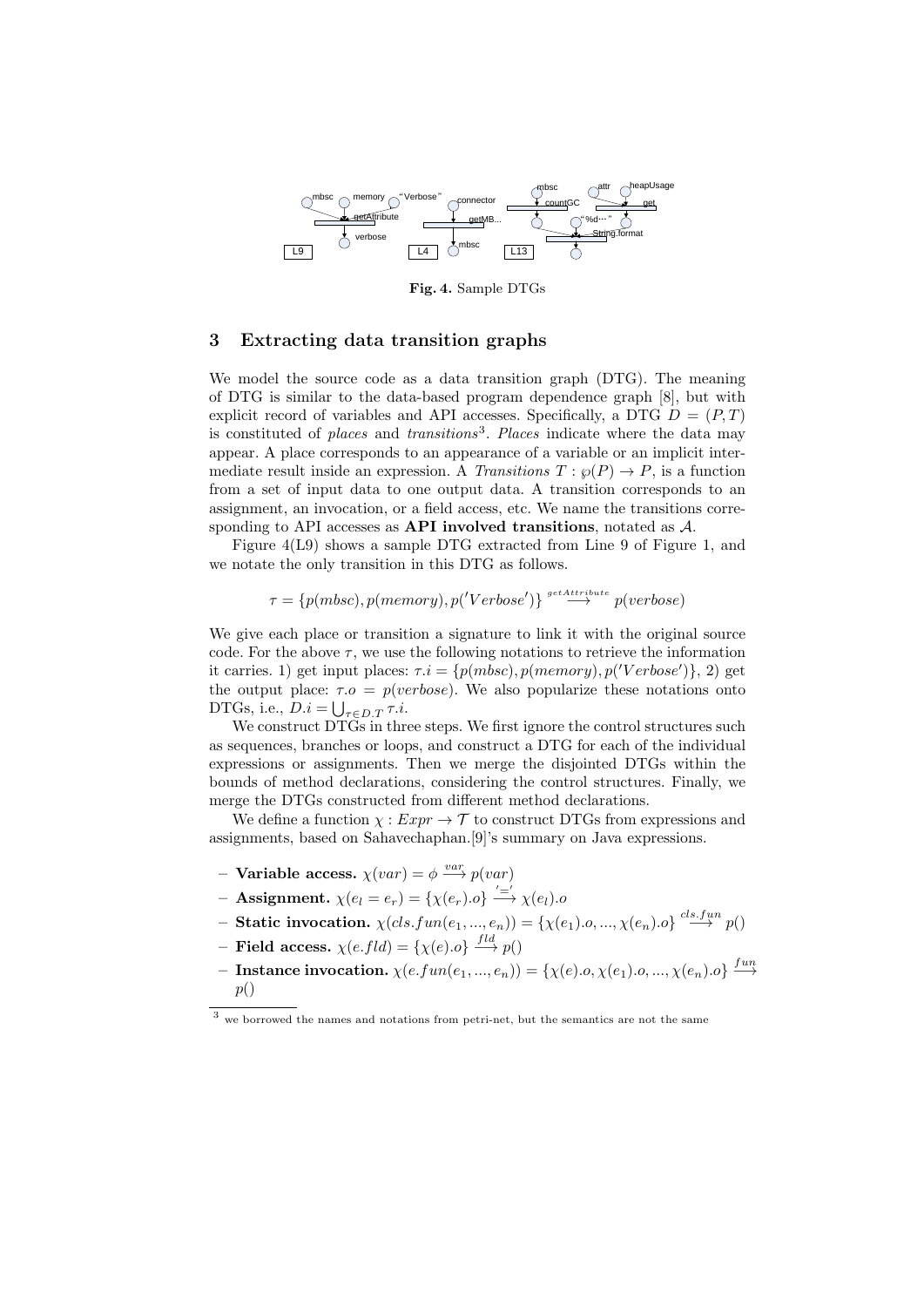

Fig. 5. The DTG for our running example

We first visit the *static invocation* of String.format, and construct a transition. After that, we recursively visit its parameters, constructing three other transitions, and appointing their outputs as the inputs of the first transition. Figure  $4(L13)$  illustrates the DTG we construct from Lines 13-14 of Figure 1.

When merging DTGs, we combine an input place  $\pi_1$  with an output place Figure 4(L4) with the first input of (L9). Here Line 4 is an effective assignment for Line 9 because they belong to the same sequence (so L4 will be executed between them (so the value will not be flushed). Similarly, Line 11 and Line  $12$ before L9, assigning value to mbsc), and there is no other assignments to mbsc  $\pi_2$ , if they correspond to the same variable, and the statement of  $\pi_2$  is an *effec*tive assignment for the statement of  $\pi_1$ . For example, we combine the output of are two effective assignments to attr for Line 14, but Line 10 is not, because it is completely shielded by the above two assignments, and thus we combine them as shown in Figure  $5(a)$ . We determine effective assignments using Ramanathan et al.'s work on statement precedence, which is powerful enough to handle sequences, branches and loops [10].

We combine DTGs across methods, with the help of parameter passing: We first remove the transition for the method invocation. And then we connect the input places from the actual parameters of the invocation with the places from the formal parameters in the method declaration. Finally, we connect the output place of the original transition with the output place extracted from the returned expression of the method declaration. For example, Figure 5(b) is the DTG extracted and combined from method countGC, we substitute it with the original countGC (Figure  $4(L13)$ ), obtaining this DTG.

Finally, we obtain the DTG for the sample client as shown in Figure 5. The gray bars represent the API involved transitions.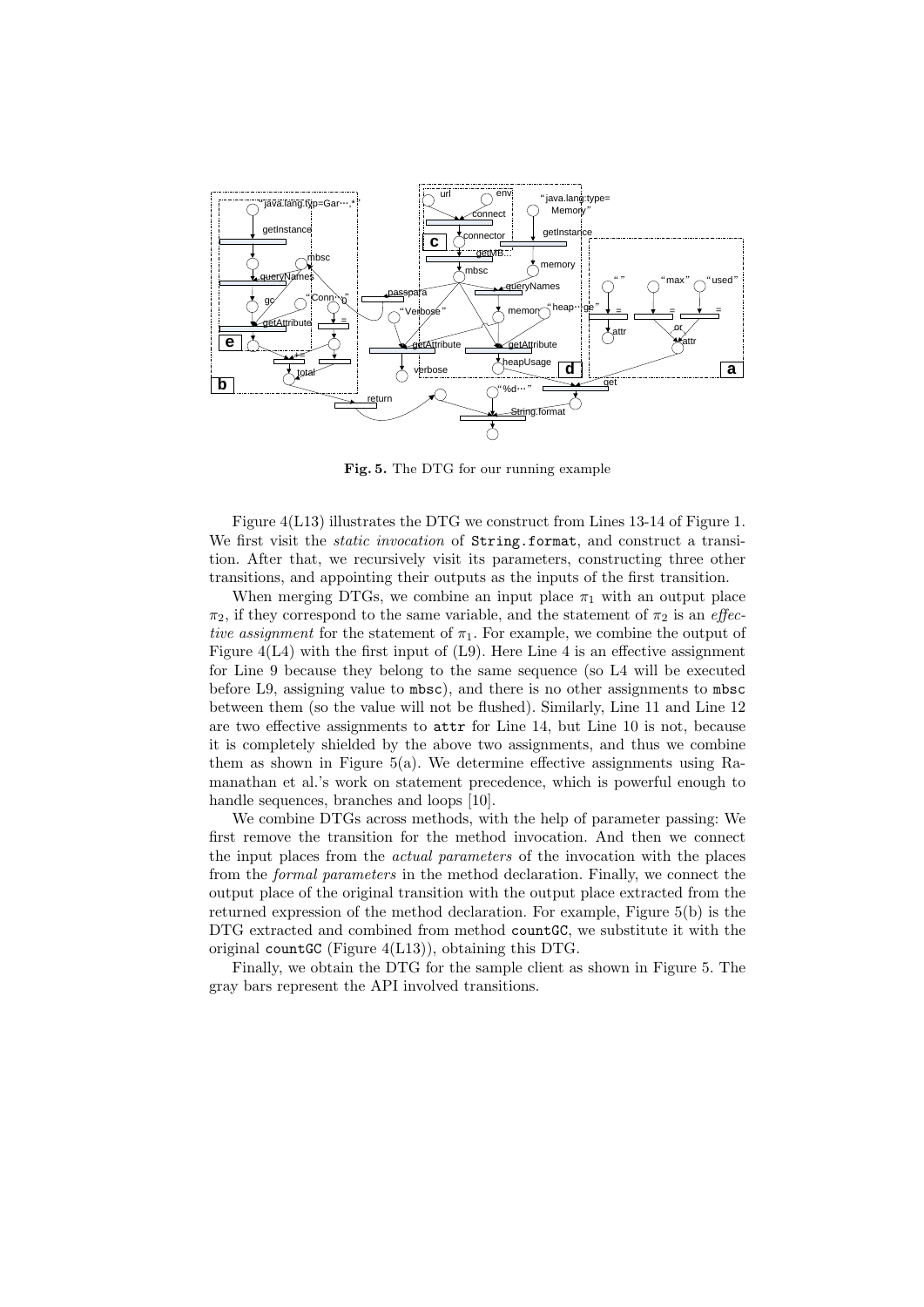# 4 Inferring the meta-model

We infer the meta-model by finding out all the potential ways in the client code to feed API accesses, and the system data used in each of these ways.

#### 4.1 Analyzing how to feed the transitions

We analyze all the different ways to feed each API involved transition, by extracting the valid sub-DTGs ending up with the transition.

**Definition 1.** For a DTG D and a transition  $\tau \in D$ ,  $D_v$  is a  $\tau$ -ended valid **sub-DTG** (VSD) of D (notated as  $D_v \sqsubseteq_{\tau} D$ ), iff  $D_v$  is a sub graph of D, and it satisfies the following requisitions.

- 1.  $\tau \in D_v \wedge \tau.o \notin D_v.i.$  That means  $\tau$  is an end of  $D_v$ .
- 2.  $\forall \pi \in D_n.o, \pi \notin D_n.i \Rightarrow \pi = \tau.o$  That means  $\tau$  is the only end of  $D_n$ .
- 3.  $\forall \pi \in D_n$ ,  $i, \pi \in D$ ,  $o \Rightarrow \pi \in D_n$ ,  $o$ . That means if an input place  $\pi$  is neither a global input nor a constant value (because there are transitions in D that output to  $\pi$ ), then there must be a transition inside  $D<sub>v</sub>$  that outputs to  $\pi$ .
- 4.  $\forall \tau_1, \tau_2 \in D_v.\tau_1.o \neq \tau_2.o.$  That means there cannot be different transitions outputting to the same place.

For the sample DTG in Figure 5 (we name it as  $D$ ), the sub graph marked as c (named as  $D_c$ ) is a VSD ending up with connect  $(D_c \sqsubseteq_{connect} D)$ . Similarly,  $D_d \sqsubseteq_{getAttribute} D$ . However,  $D_e \not\sqsubseteq_{getAttribute} D$  because mbsc's source transition is not included.  $D_a$  cannot constitute a VSD ending up with get, because there are two transitions outputting to the same place attr.

A  $D_v \sqsubseteq_{\tau} D$  represents a sufficient and necessary subgraph to feed  $\tau$ . Suffi*ciency* is ensured by Requisition 3: Any transition in  $D_v$  can be fed by transitions inside the subgraph, or by global inputs or constant values. Necessity means if any transition in  $D<sub>v</sub>$  is removed,  $\tau$  cannot be fed, and it is ensured by Requisition 2 and Requisition 4 together. As a result, each  $D_v \sqsubseteq_{\tau} D$  represents a different slice to feed  $\tau$ .

**Definition 2.** For a  $D_v \sqsubseteq_{\tau} D$ , we say  $\tau' \in D_v \cap A$  is a **direct API involved** feeder of  $\tau$ , if  $\nexists \tilde{D_v} \sqsubseteq_{\tilde{\tau} \in D_v \cap A} D_v, \tau' \in \tilde{D_v}$ .

For example, in Figure 5(d), queryNames is a direct API involved feeder of getAttribute.  $\tau' \in D_v \cap \mathcal{A}$  means the output of  $\tau'$  (a kind of system data) is useful to feed  $\tau$ , and  $\overline{\beta}\tilde{D_v} \sqsubseteq_{\tilde{\tau} \in D_v \cap A} D_v, \tau' \in \tilde{D_v}$  means that  $\tau'$  directly feeds  $\tau$ , without using other system data as intermediary. In a word, for a specific slice to feed  $\tau$ , each of its direct feeder represents a system data which is directly used.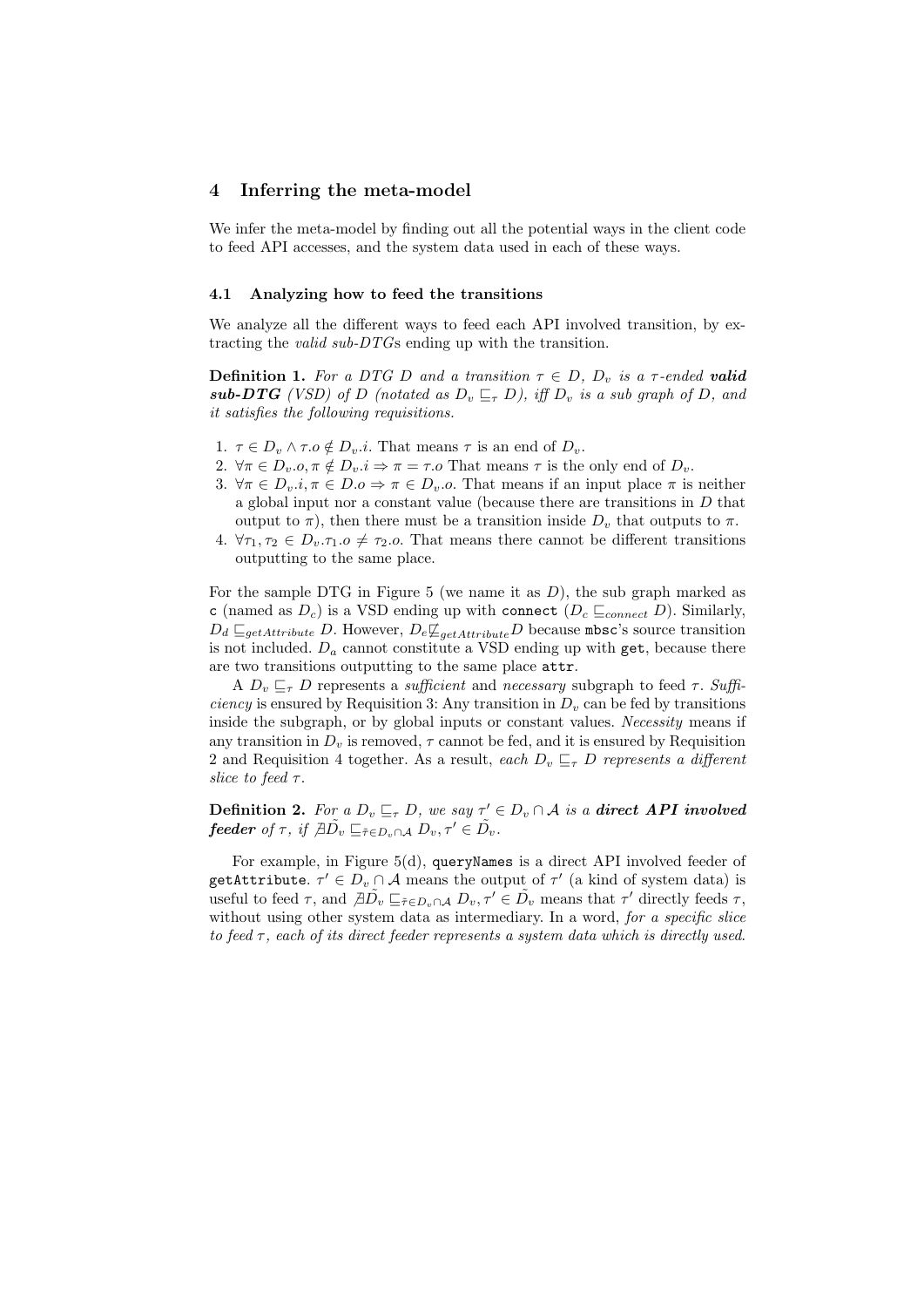#### 4.2 The meta-model inferring algorithm

We infer a raw meta-model by analyzing all the VSDs for all the API involved transitions, and finding their direct feeders. In this step, the raw meta-model only contains classes and associations. We assume that every different way for an API access corresponds to a different class, and every type of system data directly used to obtain another type corresponds an association.

We construct all the VSDs ending up with any API involved transition, and generate a class for each of them. In Figure 5, for the getAttribute transition that outputs heapUsage, we can construct one VSD, marked as "d" (named  $D_d$ ). And thus we generate the class named Comp--Usage as shown in Figure 6 for this VSD. Alternatively, for the transition get, we can construct two VSDs. Both of them contain  $D_d$  and the transition get, but one of them contains the assignment transition from "max", while the other contains the one from "used". Thus we generate two classes for this transition, named Long-1 and Long-2.

For each VSD  $D_v$  constructed before, we find the direct feeders  $\tau'$ , construct VSDs  $D'_v \sqsubseteq_{\tau'} D_v$ , and generate an association to connect the class of each  $D'_v$ with the class of  $D_v$ . In the above example, for the first VSD constructed from get, getAttribute is a direct feeder. Thus we generate the association from Comp--Usage to Long-1.

We write our meta-model inferring algorithm as the pseudocode shown in Algorithm 1. The algorithm first constructs a root class (Line 1). Then it enumerates all the API involved transitions (Lines 2-23) to 1) construct all the VSDs ending up with this transition, and then 2) generate classes and associations.

The first step is to trace back from the current transition  $\tau$ , and construct a set V of all VSDs ending up with  $\tau$ . It initials V with only one DTG which has only one transition  $\tau$  (Line 3). If there are still invalid DTGs in V, it takes a  $D_t$  that is still not valid (Line 5), finds a place  $\pi$  that make  $D_t$  invalid. If  $\pi$ is the output of an involved transition  $\tau'$  (Line 8), it gets the VSDs ending up with  $\tau'$ , uses them to expand  $D_t$ , and puts the results back into V. If  $\pi$  is the output of n non-involved transitions, it grows  $D_t$  with each of these transitions, constructing  $n$  new subgraphs.

The second step is to create classes and associations. For each constructed VSD  $D_t$  stored in V, the algorithm creates a new class  $c_n$  (Line 15). The method CName calculates the class name by combining the names of the variable and its Java type, like ObjectNameMemory. After that, it enumerates all the direct feeders. For each feeder  $\tau'$ , it constructs a VSD  $D'_v \sqsubseteq_{\tau'} D_v$ , finds the class  $c_p$ generated from  $D'_v$  (Line 17), and creates an association to link  $c_p$  with  $c_n$  (Line 18). The name is calculated by RName, combining the transition signature and the constant inputs, like getAttributeVerbose.

Figure 6 shows the complete raw meta-model of our running example.

# 5 Simplifying the raw meta-model

We summarize five automated rules (antipatterns followed by refactoring actions) to simplify the raw meta-model, remove the non-significant or duplicated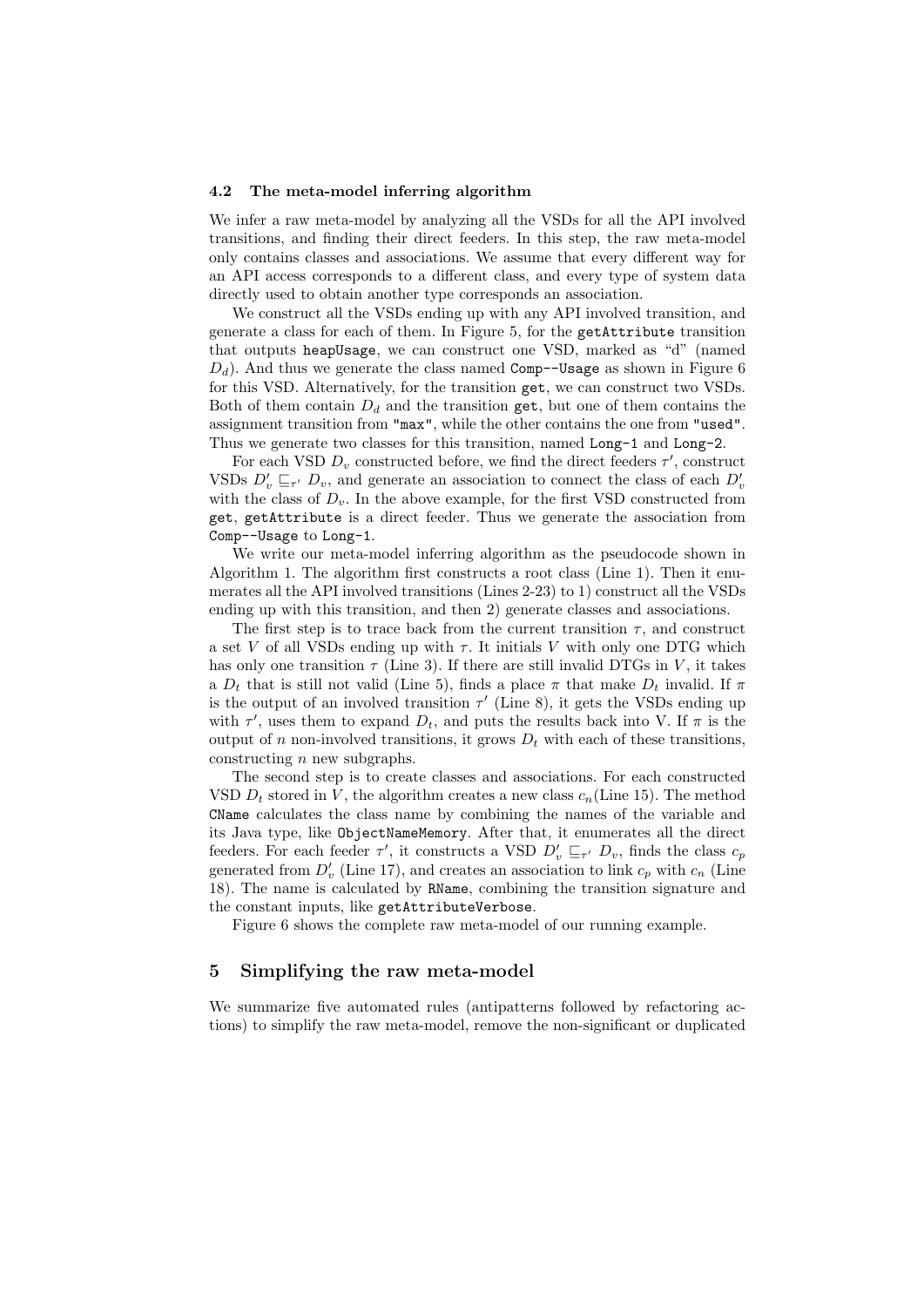#### Algorithm 1: Inferring the meta-model

Input: A DTG D extracted and combined from the sample code **Output:** A set *Pack* of classes, constituting the meta-model  $1 \ c_r \leftarrow class : \{\texttt{name} \mapsto' Root'a : input \mapsto Type\}, \ Pack \leftarrow \{c_r\}$ 2 for  $\tau \in \mathcal{A} \cap D$  do  $3 \mid V \leftarrow \{DTG(\tau)\}$ 4 while  $\exists D_t \in V, D_t \not\sqsubseteq_{\tau} D$  do 5  $\vert D_t \leftarrow \text{any}(\{D_t \in V | D_t \not\subseteq_{\tau} D\})$ 6  $\pi \leftarrow \text{any}(\{\pi \in D.\text{o} | \pi \notin D_t.\text{o}\})$  $7 \mid V \leftarrow V - \{D_t\}$  $\begin{array}{c|c} \mathbf{s} & \mathbf{0} & \mathbf{0} \end{array} \quad \text{if} \; \exists \tau' \in \mathcal{A_D}, \tau'.\mathsf{o} = \pi \; \text{then}$  $\quad \begin{array}{ll} \texttt{9} & | & | \quad \text{for each} \;\; D_t' \sqsubseteq_{\tau'} D \text{ do } V \leftarrow V \cup \{D_t \cup D_i\} \end{array}$  $10$  else 11 **for each**  $\tau_i \in D \land \tau_i$ .**o** =  $\pi$  do  $V \leftarrow V \cup \{D_t \cup \{\tau_i\}\}\$  $12$  end 13 end 14 for  $D_t \in V$  do 15  $c_n \leftarrow \text{class:} \{\text{name} \mapsto \text{CMame} \, (\tau.\text{o})\}$ 16 **b** for each  $\tau'$  as a direct API involved feeder of  $D_t$  do 17  $\Big|\Big|$   $\Big|$   $c_p \in \text{Pack}$  is generated from  $D'_v \sqsubseteq_{\tau'} D_v$ 18  $\vert \vert \vert \vert \vert \cdot c_p \leftarrow c_p \cup \{r : \texttt{RMame}(D_t, D_{av}) \mapsto c_n\}$ 19 | end 20  $\Box$  if  $\exists \tau'$  as a direct feeder then  $c_r \leftarrow c_r \cup \{r : \texttt{RMame}(D_t) \mapsto c_n\}$ 21 |  $Pack \leftarrow Pack \cup c_n$  $22$  end 23 end 24 return Pack

classes and associations, and weaken the classes into simple data types if they are never used to obtain other data.

To formalize these rules, we introduce a new notation named reachability. For two classes  $c$  and  $c'$  in the same meta-model, we say  $c'$  is reachable from  $c$ by r (noted as  $c \stackrel{r}{\rightarrow} c'$ ), if there is an association r in c and its type is c'. We say  $c'$  is reachable from c, if there is a sequence of classes to transfer reachability from c to c', noted as  $c \stackrel{*}{\longrightarrow} c'$ .

**Rule 1.** Merge equivalent references. 
$$
\frac{c \xrightarrow{r_1} c_1, c \xrightarrow{r_2} c_2, r_1^{name} r_2, c_1^{name} c_2}{c \leftarrow c - \{r_2 \mapsto c_2\}}
$$

According to our generation algorithm, if a class contains two associations with the same name, then that means the client invokes the same method with the same parameter. If the two target classes also have the same name, then that means the developer appoints the same variable name to the invocation results. So we determine the two associations as duplicated, and delete one of them.

**Rule 2.** Remove the forwarding classes.  $\frac{c_1 \stackrel{r_1}{\longrightarrow} c_2, c_2 \stackrel{r_2}{\longrightarrow} c_3, |c_2,r|=1, c_2.a=\phi}{a_1/a_2 \cdot [a_1 \cdot a_2] \cdot [a_1 \cdot a_3]}$  $c_1 \leftarrow c_1 - \{r_1 \mapsto c_2\} \cup \{r_1 \mapsto c_3\}$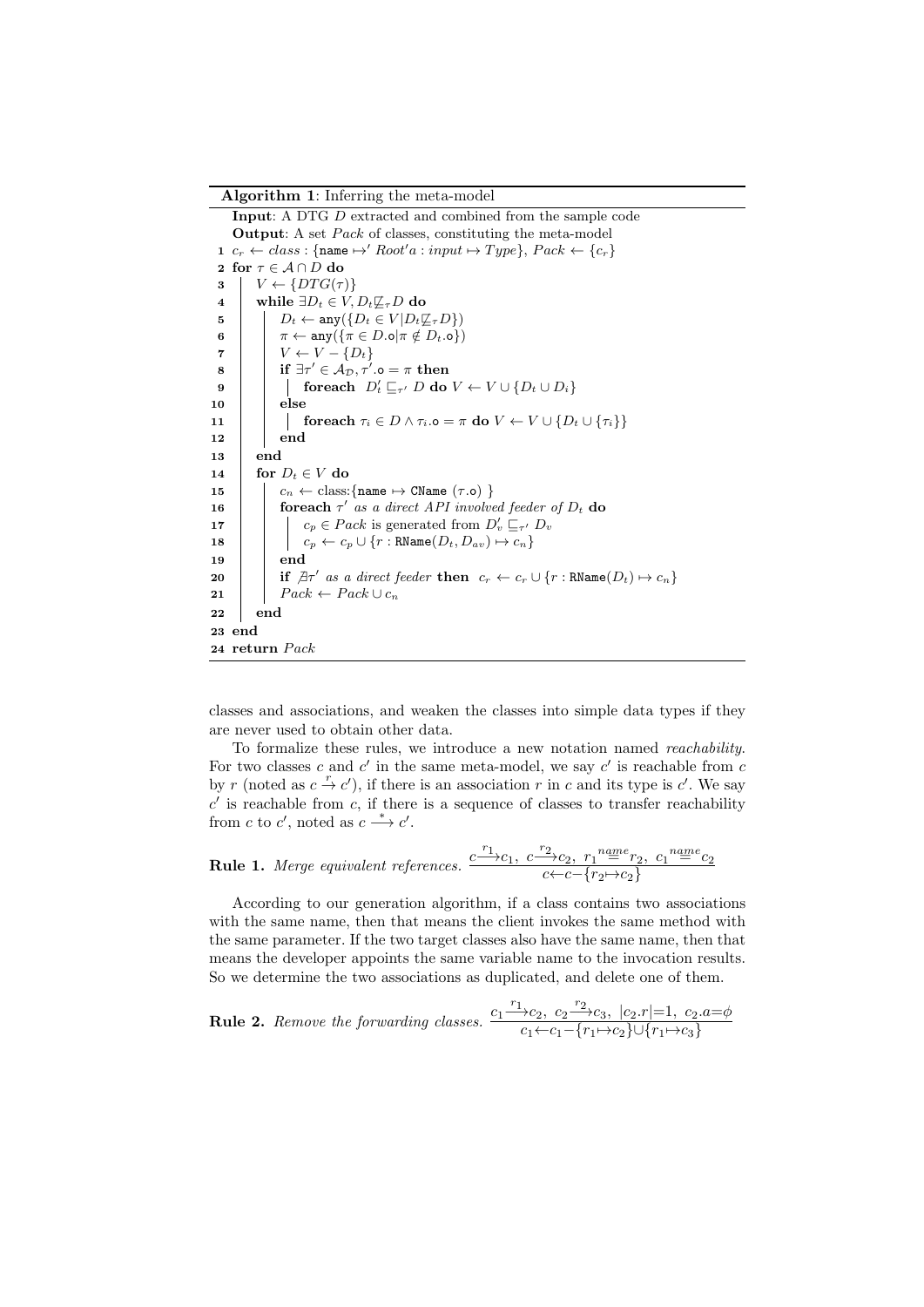

Fig. 6. The raw meta-model

For example, the class  $\text{ObjectName-1}$  (as  $c_2$  in the above formula) has no other usage except serving as an intermediate during the access from Root to ObjectNameMemory. We remove this forwarding class, and link the two classes.

**Rule 3.** Remove shortcut references:  $\frac{c_1 \rightarrow c_2, c_2 \rightarrow c_3, c_1 \rightarrow c_2}{c_1 \rightarrow c_2 \rightarrow c_1 \rightarrow c_2 \rightarrow c_2 \rightarrow c_3}$  $c_1 \leftarrow c_1 - \{r_2 \mapsto c_3\}$ 

After removing ObjectName-1 (according to Rule 1), Root (as  $c_1$ ) could reach ObjectNameMemory  $(c_3)$  in two ways: one is through a direct association, and one is through an intermediate class MBSC  $(c_2)$ . That means to obtain an ObjectNameMemory instance, we need both an MBSC instance and its parent, a Root instance. Since an instance's parent always exists, the second path implies the first one, and thus we remove the direct association.

**Rule 4.** Weaken the leaf classes to attributes. 
$$
\frac{c_1 \xrightarrow{r_1} c_2, c_2.a = \phi, c_2.r = \phi}{c_1 \leftarrow c_1 - \{r_1 \mapsto c_2\} \cup \{a \mapsto O(c_2)\}}
$$

From an instance of ObjectNameMemory  $(c_1)$ , we can access an association  $(r_1)$  to obtain an instance of BooleanVerbose  $(c_2)$ . This instance does not have its own states nor points to other instances, but only depicts if the memory is verbose or not. Therefore, we regard it as an attribute of ObjectNameMemory. The function O means getting original primitive data type.

**Rule 5.** Removing danging classes. 
$$
\frac{root \overset{*}{\rightarrow} c}{Pack \leftarrow Pack - \{c\}}
$$

After applying the previous rules, some associations may be removed, leaving some classes unreachable from Root. We simply remove such dangling classes.

For a generated meta-model, we apply the rules iteratively, until it does not satisfy any anti-patterns. Figure 7 shows the simplified result of our running example. This result is quite close to Figure  $2(b)$ , ignoring the difference on names. The only structural difference is that we generate a redundant class, MBean--tion, because the current algorithm cannot differentiate control element and data element of the API.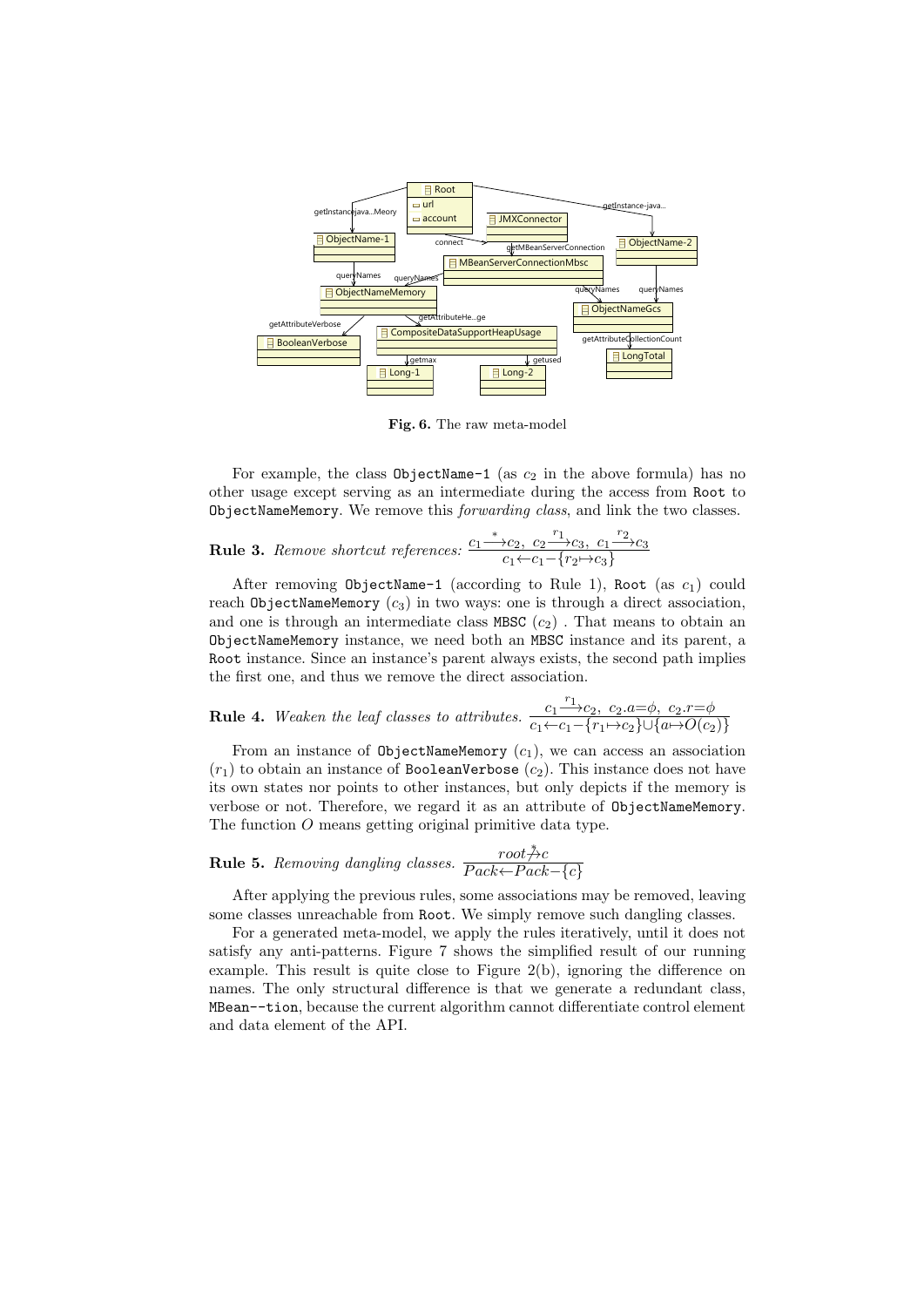

Fig. 7. The simplified meta-model

# 6 Implementation and evaluation

We implement the whole approach on the Eclipse platform, providing an automated meta-modeling tool for runtime system data. Specifically, we utilize Eclipse Java Development Tools (JDT) to represent the source code as an Abstract Syntax Tree, utilize Eclipse Modeling Framework (EMF) to represent the meta-model, and define a simple model to represent DTGs. We also develop an Eclipse plug-in to implement all the algorithms presented in this paper.

We evaluate this approach from three aspects. We first present a case study to show that *it can be used for realizing runtime model*. Then we report a set of experiments to show that *it applies to a wide range of systems*. Finally, we use two quantitative criteria, namely accuracy and efficiency, to evaluate the above experiments, revealing that the approach generates good meta-models.

## 6.1 The JOnAS case study

Utilizing the meta-modeling tool presented in this paper, we upgrade an original runtime model case on JOnAS [4] with a more complete meta-model, which is automatically inferred from two API clients: 1) an official sample shipped with the release version of JOnAS, and 2) the official web-based JOnAS administration console, jonasAdmin, which organizes and displays the runtime data by HTML pages. The clients and the meta-models are described in Table 1. These generated meta-models work well with the original SM@RT tool, maintaining a runtime model representing the running JOnAS server.

We evaluate the validity of this runtime model by a complete traversal on it. This traversal successfully passes through at least one model element for every class<sup>4</sup>. The traversal successfully receives a value (including "null") for almost every attribute, except for 17 ones (out of 424) where the system throws exceptions. The average number of attributes contained by the elements is about 7, and most elements contain less than 10 attributes. The traversal reaches the attributes from the root in about 5 steps on average. A careful analysis reveals that this meta-model covers 46 different types of MBeans, and 361 effective and unique attributes of them.

 $^4\,$  We configured the server carefully, so that it contains all kinds of system data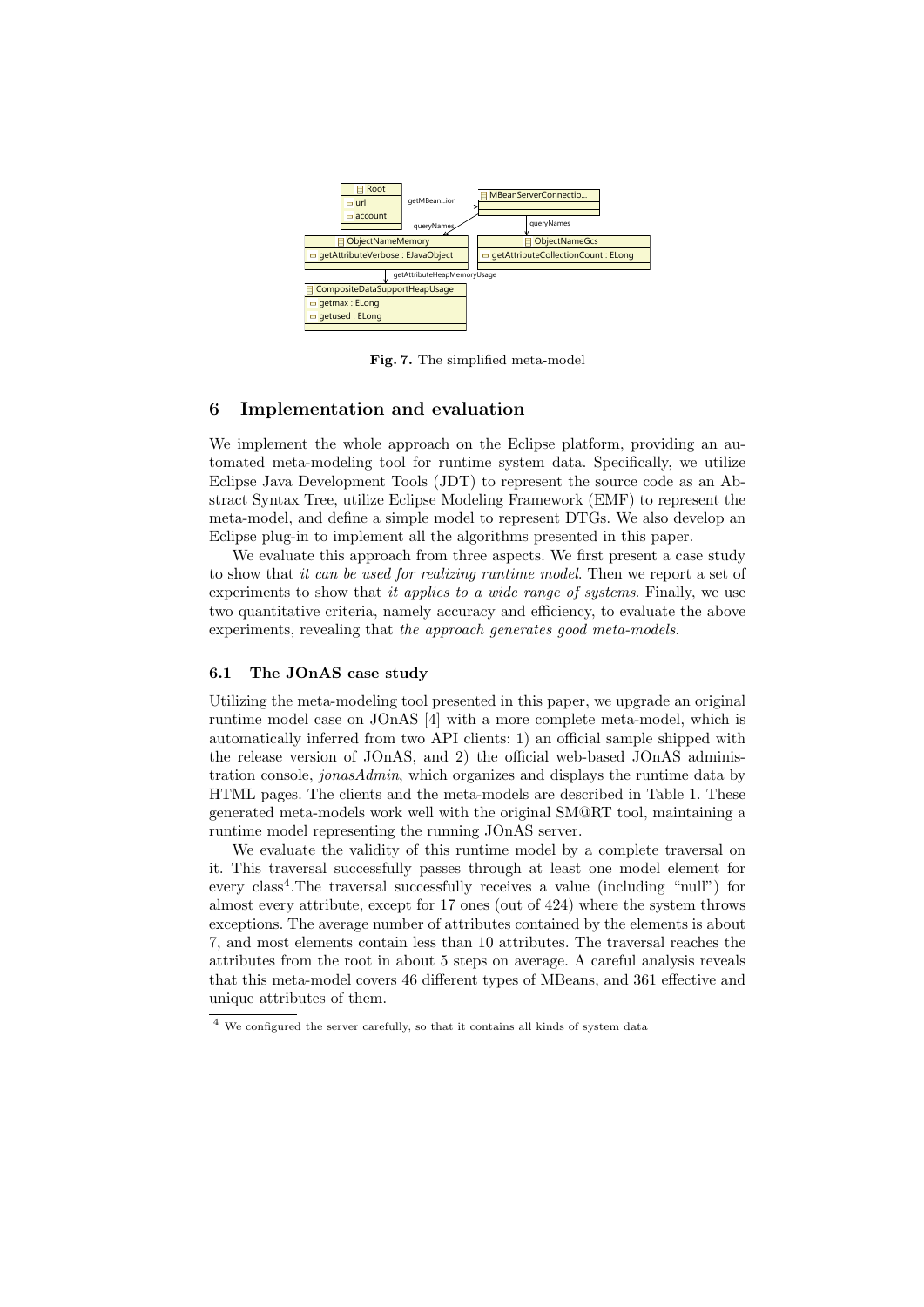Table 1. Experiments and results. In *experiment design*, we list the target systems, their APIs, the clients and their sizes. In result, we show the sizes of the generated metamodels (including the numbers of classes, attributes and references), and the time spent for analyzing. In evaluation, we list the meta-models we choose as references, and the accuracy and efficiency of the generated meta-model, comparing with this reference.

| Experiment design      |  |                                |       | Result |       |  |  | Evaluation                                           |               |             |
|------------------------|--|--------------------------------|-------|--------|-------|--|--|------------------------------------------------------|---------------|-------------|
| $\#$ System API Client |  |                                |       |        |       |  |  | $LOC cls$ attr ref Time Reference                    |               | $Acc$ $Eff$ |
|                        |  | $1 G$ lassfish JMX  Home-made  |       |        |       |  |  | 24 5 6 4 2.2 Figure 2                                |               | 1 0.87      |
|                        |  | $2$ JOnAS JMX J2EEMgmt         |       |        |       |  |  | 870 9 22 10 2.8 MBeans                               |               | 1 0.71      |
|                        |  | $3 JOnAS$ JMX $ jonaAdmin$     |       |        |       |  |  | 16K 59 424 58 15.2 MBeans                            |               | 0.960.89    |
|                        |  | 4 Equinox OSGi Eclipse console |       |        |       |  |  | $5K 13 \t42 \t12  \t19.3$ Internal classes 0.80 0.56 |               |             |
|                        |  | $5$  Jar BCEL JarToUML         | 3K/21 |        | 62 20 |  |  | 4.9 Official Doc                                     | $0.84$ $0.31$ |             |
|                        |  | 6 WSDD DOM Axis Admin          | 8131  | 8      |       |  |  | 23 7 1.8 Official Schema 0.89 0.88                   |               |             |

#### 6.2 Experiments and results

We undertook a set of experiments to see the applicability of this approach, as summarized in Table 1. The first row describes the motivating example. #2 and  $#3$  are the cases mentioned in the above case study.  $#4$  is an attempt to model the bundle information of Equinox platform, and the client is the command-line console provided by Eclipse.  $#5$  is originally a use case of MoDisco [6], aiming to model the Java class structure through byte code files. We utilize the source code of the original implementation on BCEL.  $#6$  is an attempt to model the web service deployment descriptor, utilizing the WSDD analyzer in Axis.

For all the experiments, the tool generates meta-models. The size of the meta-model depends on both the size and the function of the client. Regarding the performance, these experiments take 2 to 20 seconds. Since the analysis task only need to performed once for a system, this performance is tolerable.

## 6.3 Experiment evaluation

This section evaluates the experimental results, to see whether the approach infers good meta-models for the above experiments. We found a reference metamodel for each system. For the running example, the reference meta-model was the one shown in Figure 2. For  $\#2$  and  $\#3$ , the references were reversely constructed by us according to the final runtime model and our knowledge about JOnAS. When doing this, we carefully examined the runtime model to filter out wrong or duplicated classes and attributes. For  $\#4$  to  $\#6$ , we derived the reference meta-models manually from the internal implementation, the official documents or the XML schema.

We evaluate the inferred meta-models by checking if they are *close* to the reference ones, using two quantitative criteria named *accuracy* and *efficiency*. Accuracy assesses how much content in the inferred meta-model also appears in the reference one. For a generated meta-model  $M$  and its reference  $R$ , we regard their attributes  $(M.a \text{ and } R.a)$  as the definitions to actual system data.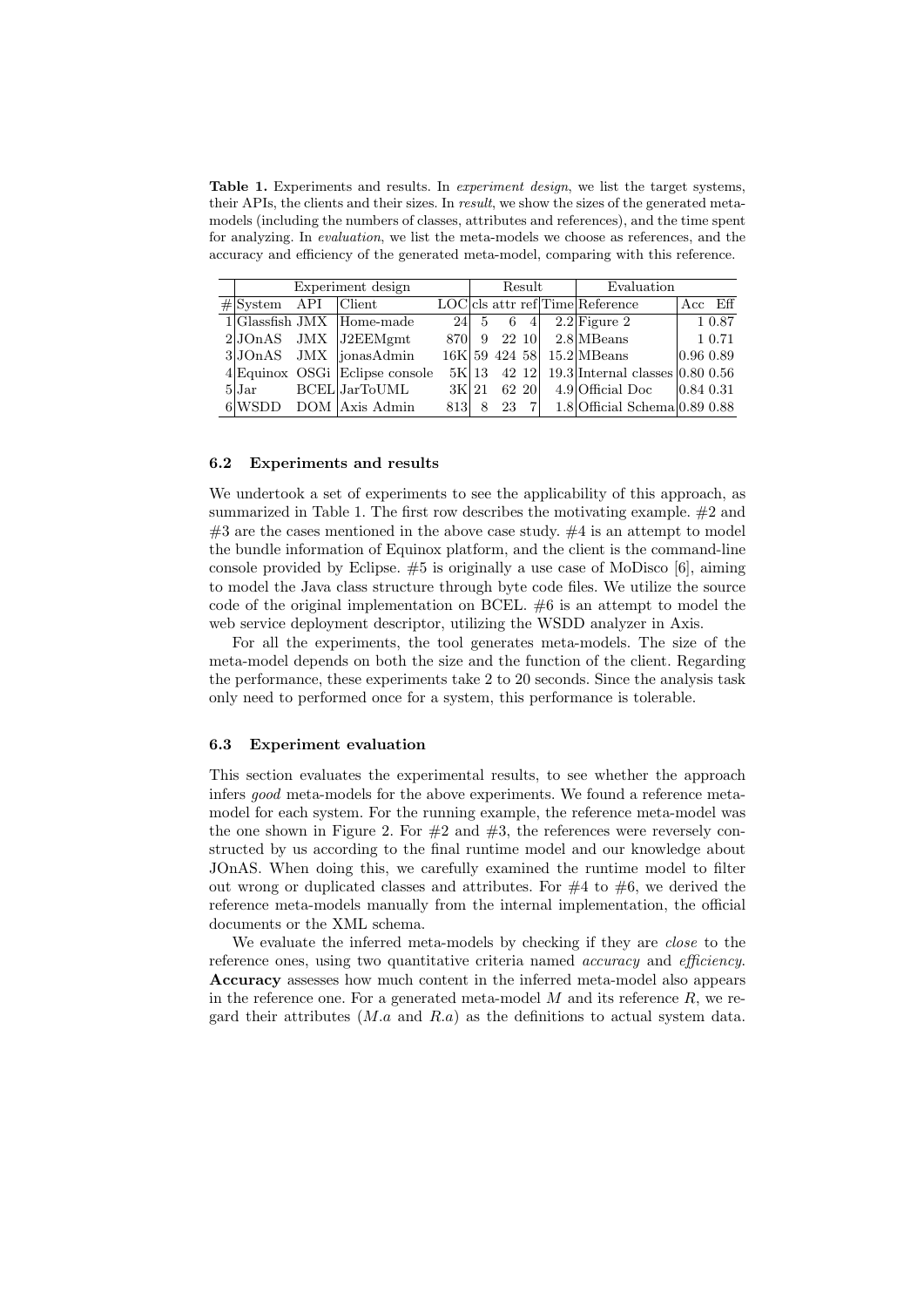We determine their subsets  $\overline{M.a}$  and  $\overline{R.a}$  which are the common parts between the two sets of attributes (ignoring difference between names), and define  $acc(M, N) = |\overline{M.a}| / |M.a|$ . **Efficiency** assesses for the same data, the ratio of elements used in the reference meta-model divided by the ones used in the generated one. For  $\overline{M.a} \subseteq M.a$ , we construct a sub meta-model  $Prune(M, \overline{M.a})$ by pruning M of the attributes that are not in  $\overline{M.a}$ , as well as the classes from which any attributes in  $\overline{M.a}$  cannot be reached. We prune R in the same way, and define efficiency as  $eff(M, N) = |Prune(R, \overline{R.a})| / |Prune(M, \overline{M.a})|$ .

If M and N are isomorphic, accuracy and efficiency all equal to 1. The accuracy declines if we infer wrong definitions. The efficiency declines if we construct duplicated attributes, or redundant classes. We do not evaluate "completeness" here, because the inputted API clients cannot cover all types of system data.

As shown in Table 1, The accuracy is generally good: more than 80% of the inferred data types really define the system data. The wrong data are usually caused by regarding control-purpose API accesses as data retrievals. For the clients mainly used for representing data  $(\#3)$ , the accuracy is higher. Although the reference model for  $\#3$  is not official defined, the accuracy score is not overestimated, because all the attributes are strictly examined according to the real JOnAS system. The efficiency is not ideal. We infer many duplicated data types, if the client developer used different ways to obtain the same type of data. Take #5 for example, the developer obtains Java classes from different sources, like Jar file, eclipse project, file system, etc., and we wrongly regard them as different types.

From the experiments, we learn two things. First, the quality of inferred metamodel depends on the purpose of the client. It is better to choose the client that purely represents system data (like #3). Second, we need further techniques to differentiate data access operations and the configuration operations, as well as the techniques to identify and merge duplicated data types.

# 7 Related Work

Runtime model is a hot research topic [2]. Its original intention is to introduce model-driven methodology into the runtime stage of the software life-cycle. P. Oreizy et al. [11] utilize software architecture to support the monitor and control of system structures. H. Goldsby et al. [12] use models to help represent and reason about the system and environment states. Many other related approaches can be found in the annual MoDELS workshop named Models@Run.Time. To support such runtime model applications, some researchers are trying to provide generic tool to realize runtime models. Rainbow [3] models the system data based on the input architecture style. Jade [5] represents system data as a Fractal model, guided by the provided Fractal ADL. The MoDisco project [6] provides reusable components for "model discovers" that represent system data as MOF compliant models, according to the MOF meta-models. The authors of this paper also present a SM@RT tool [4] to generate a runtime model synchronizer from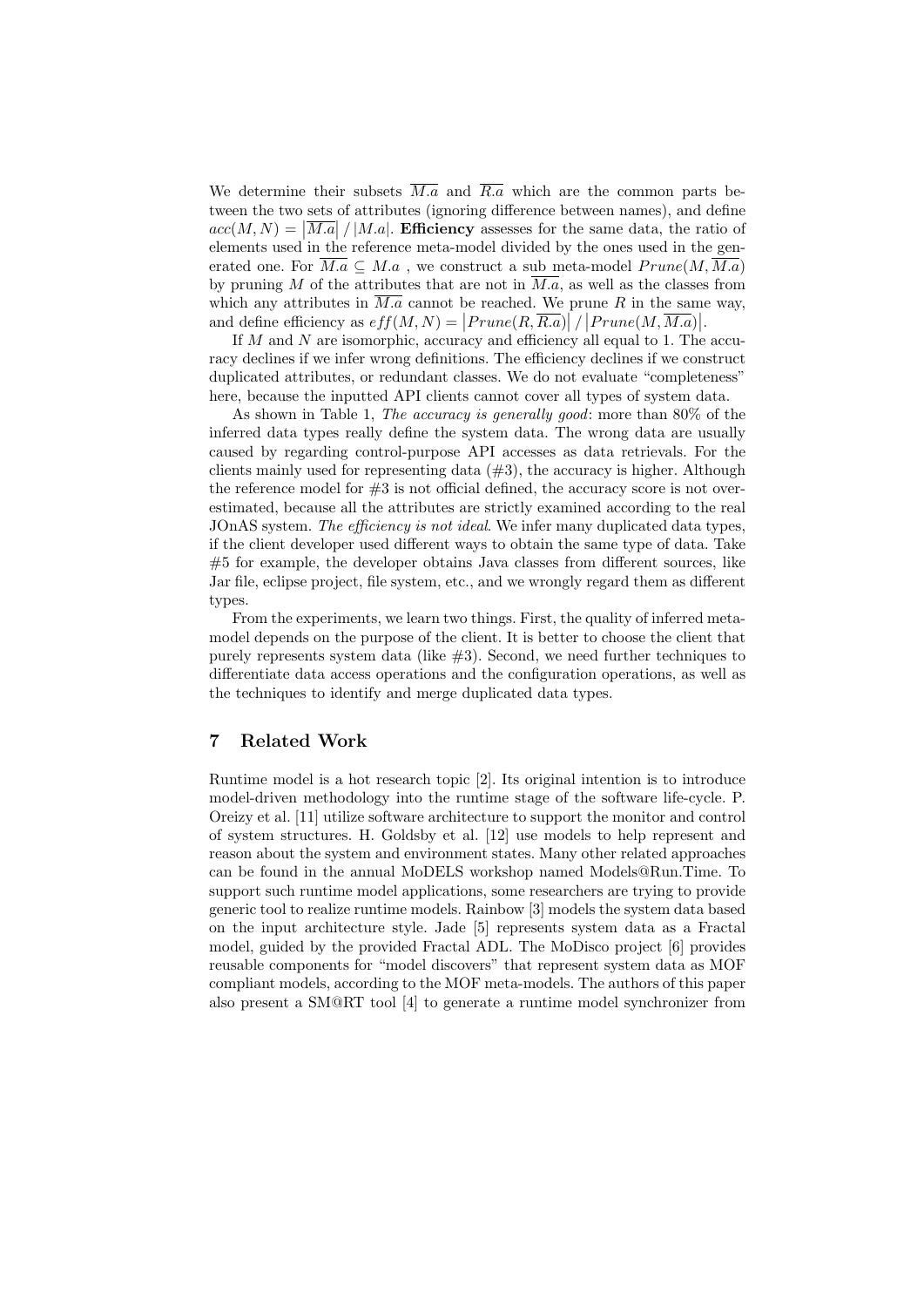a MOF meta-model. These tools all require users to provide a meta-model first. The approach in this paper attempts to provide such meta-models automatically.

There is some related work targeting at inferring the data types for XML data [13] or plain text data [14]. The basis for their inference is the "shape" of the target data. Since the runtime system data are intangible, we cannot infer the type based on the data themselves, but on the usage of data.

Turning to the techniques, the kernel of our meta-model inference is the static code analysis on API clients. There are related approaches on analyzing the source code of API clients to establish the relation between API types, like Prospector [15] and XSnippet [9]. These approaches tell developers how to reach a specific type of API instance (an object of a class defined by the API). They are not enough for inferring the underlying data types and relations of the management APIs, because API instances of the same type may stand for different kinds of system data.

Our idea is also related to the engineering of domain-specific modeling languages: We want to model runtime system data, but different systems provide different types of runtime data. This approach constructs proper meta-models specific to the systems. Our solution of constructing such meta-models from API clients is also similar to FSML [16]. The difference is that FSML focuses on the APIs themselves, but we target at the data hidden behind the APIs.

# 8 Conclusion

In this paper, we present an automated approach to inferring the type of runtime system data by analyzing the client code of the management APIs. The result data types are defined as MOF meta-models that can be used to construct runtime models for the systems. We successfully use the approach with our previous runtime model supporting tool, and further experiments illustrate that the approach applies to a wide range of systems and the inferred meta-models are close to the reference ones. Note that the inferred meta-model are not complete, only defining the system data covered by the chosen API client. But since many of the clients are the official and widely used management tools, the data covered by them are enough in most cases.

The major limitation of the current approach is that its effect depends on the input clients. For the clients that have other functions than representing system data, or retrieving same data in different ways, the approach may infer wrong or redundant data types. We plan to improve this by precise classification of API accesses, as well as more effective duplicate checking. Knowing what kind of data can be accessed is only the first step, we will investigate the way to automatically extract how to access each type of data by slicing the client code according to the meta-model.

ACKNOWLEDGMENT. This work is sponsored by the National Basic Research Program of China (973) under Grant No. 2009CB320703; the National Natural Science Foundation of China under Grant No. 60873060, 60933003,